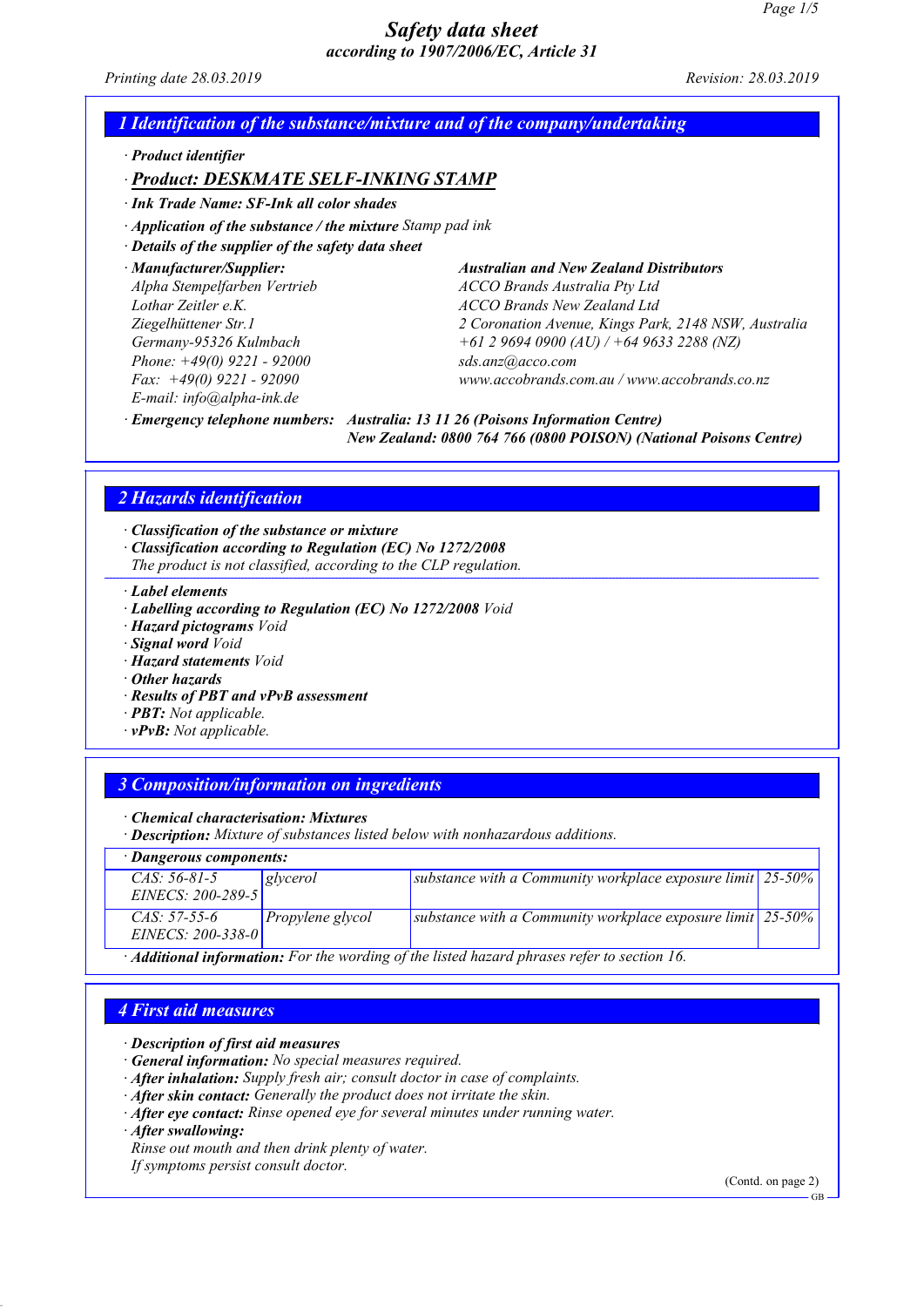Printing date 28.03.2019 **Revision: 28.03.2019** Revision: 28.03.2019

(Contd. of page 1)

Trade name: SF-Ink all color shades

- · Information for doctor:
- · Most important symptoms and effects, both acute and delayed No further relevant information available.
- · Indication of any immediate medical attention and special treatment needed
- No further relevant information available.

#### 5 Firefighting measures

- · Extinguishing media
- · Suitable extinguishing agents: Use fire extinguishing methods suitable to surrounding conditions.
- · Special hazards arising from the substance or mixture No further relevant information available.
- · Advice for firefighters
- · Protective equipment: No special measures required.

### 6 Accidental release measures

- · Personal precautions, protective equipment and emergency procedures Not required.
- · Environmental precautions: Do not allow to enter sewers/ surface or ground water.
- · Methods and material for containment and cleaning up:
- Absorb with liquid-binding material (sand, diatomite, acid binders, universal binders, sawdust).
- · Reference to other sections
- See Section 7 for information on safe handling.
- See Section 8 for information on personal protection equipment.
- See Section 13 for disposal information.

### 7 Handling and storage

- · Handling:
- · Precautions for safe handling No special measures required.
- · Information about fire and explosion protection: No special measures required.
- · Conditions for safe storage, including any incompatibilities
- · Storage:
- · Requirements to be met by storerooms and receptacles: No special requirements.
- · Information about storage in one common storage facility: Not required.
- · Further information about storage conditions: None.
- · Specific end use(s) No further relevant information available.

#### 8 Exposure controls/personal protection

- · Additional information about design of technical facilities: No further data; see item 7.
- · Control parameters
- · Ingredients with limit values that require monitoring at the workplace:
- 56-81-5 glycerol

WEL Long-term value:  $10$  mg/m<sup>3</sup>

- 57-55-6 Propylene glycol
- WEL Long-term value:  $474*10**mg/m^3$ ,  $150*ppm$ 
	- \*total vapour and particulates \*\*particulates
- · Additional information: The lists valid during the making were used as basis.
- · Exposure controls

48.0

- · Personal protective equipment:
- · General protective and hygienic measures:
- The usual precautionary measures are to be adhered to when handling chemicals.
- · Respiratory protection: Not required.

(Contd. on page 3)

GB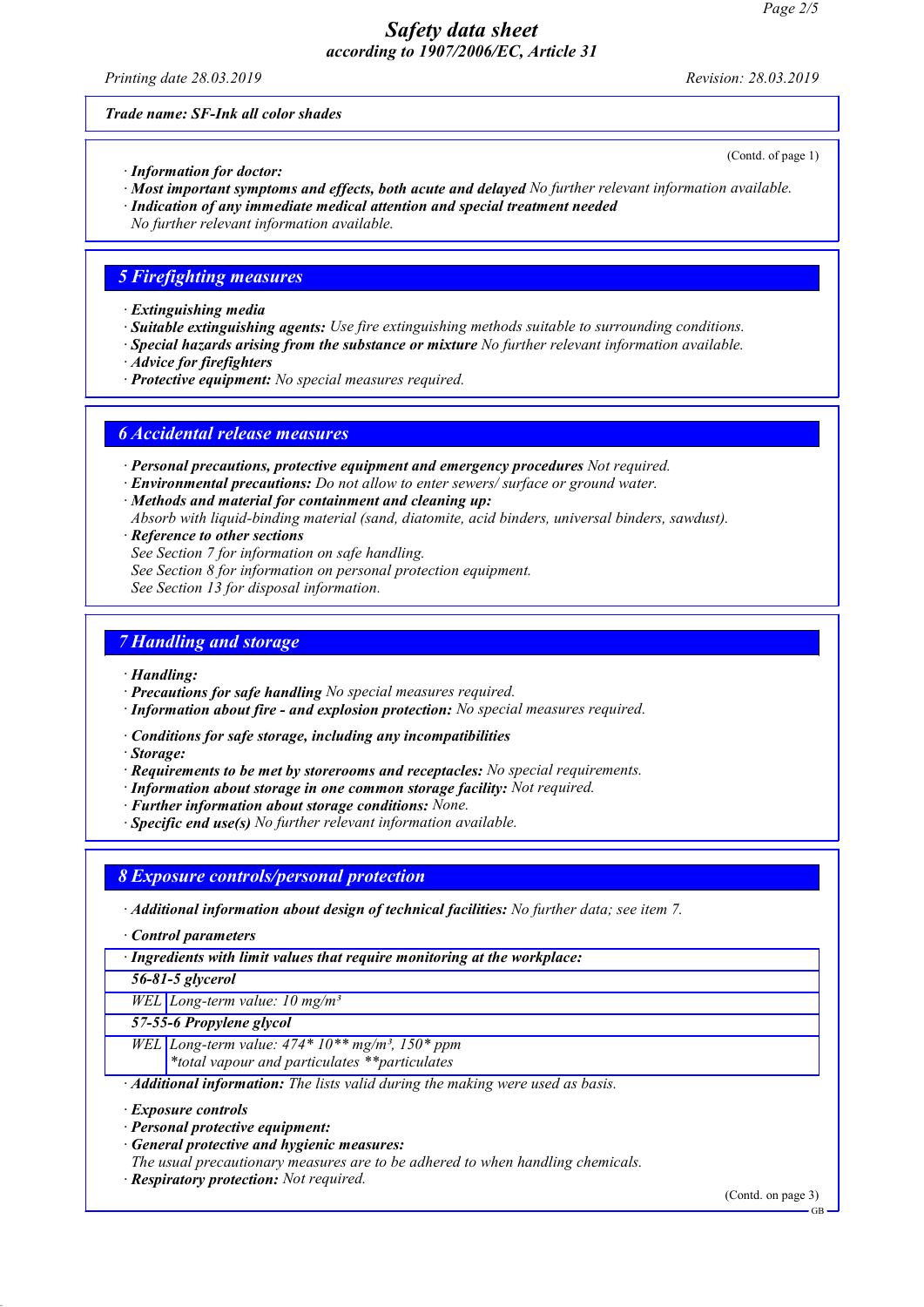Printing date 28.03.2019 Revision: 28.03.2019

#### Trade name: SF-Ink all color shades

(Contd. of page 2)

GB

· Protection of hands:

The glove material has to be impermeable and resistant to the product/ the substance/ the preparation. Selection of the glove material on consideration of the penetration times, rates of diffusion and the degradation

· Material of gloves

48.0

The selection of the suitable gloves does not only depend on the material, but also on further marks of quality and varies from manufacturer to manufacturer. As the product is a preparation of several substances, the resistance of the glove material can not be calculated in advance and has therefore to be checked prior to the application.

· Penetration time of glove material

The exact break through time has to be found out by the manufacturer of the protective gloves and has to be observed.

· Eye protection: Goggles recommended during refilling

|                                                                                  | <b>9 Physical and chemical properties</b>     |  |  |  |  |
|----------------------------------------------------------------------------------|-----------------------------------------------|--|--|--|--|
| · Information on basic physical and chemical properties<br>· General Information |                                               |  |  |  |  |
| $\cdot$ Appearance:                                                              |                                               |  |  |  |  |
| Form:                                                                            | Fluid                                         |  |  |  |  |
| Colour:                                                                          | According to product specification            |  |  |  |  |
| · Odour:                                                                         | Characteristic                                |  |  |  |  |
| • Odour threshold:                                                               | Not determined.                               |  |  |  |  |
| $\cdot$ pH-value:                                                                | Not determined.                               |  |  |  |  |
| $\cdot$ Change in condition                                                      |                                               |  |  |  |  |
| Melting point/freezing point:                                                    | Undetermined.                                 |  |  |  |  |
| Initial boiling point and boiling range: $100 °C$                                |                                               |  |  |  |  |
| · Flash point:                                                                   | 101 °C                                        |  |  |  |  |
| · Flammability (solid, gas):                                                     | Not applicable.                               |  |  |  |  |
| · Ignition temperature:                                                          | 371 °C                                        |  |  |  |  |
| · Decomposition temperature:                                                     | Not determined.                               |  |  |  |  |
| · Auto-ignition temperature:                                                     | Product is not selfigniting.                  |  |  |  |  |
| · Explosive properties:                                                          | Product does not present an explosion hazard. |  |  |  |  |
| · Explosion limits:                                                              |                                               |  |  |  |  |
| Lower:                                                                           | $0.9$ Vol %                                   |  |  |  |  |
| <b>Upper:</b>                                                                    | 12.6 Vol %                                    |  |  |  |  |
| $\cdot$ Vapour pressure at 20 °C:                                                | $0.1$ $hPa$                                   |  |  |  |  |
| · Density:                                                                       | Not determined.                               |  |  |  |  |
| $\cdot$ Relative density                                                         | Not determined.                               |  |  |  |  |
| $\cdot$ <i>Vapour density</i>                                                    | Not determined.                               |  |  |  |  |
| $\cdot$ Evaporation rate                                                         | Not determined.                               |  |  |  |  |
| · Solubility in / Miscibility with                                               |                                               |  |  |  |  |
| water:                                                                           | Not miscible or difficult to mix.             |  |  |  |  |
| · Partition coefficient: n-octanol/water:                                        | Not determined.                               |  |  |  |  |
| · Viscosity:                                                                     |                                               |  |  |  |  |
| Dynamic:                                                                         | Not determined.                               |  |  |  |  |
| Kinematic:                                                                       | Not determined.                               |  |  |  |  |
| · Solvent content:                                                               |                                               |  |  |  |  |
| <b>Organic solvents:</b>                                                         | 68.0%                                         |  |  |  |  |
|                                                                                  | (Contd. on page 4)                            |  |  |  |  |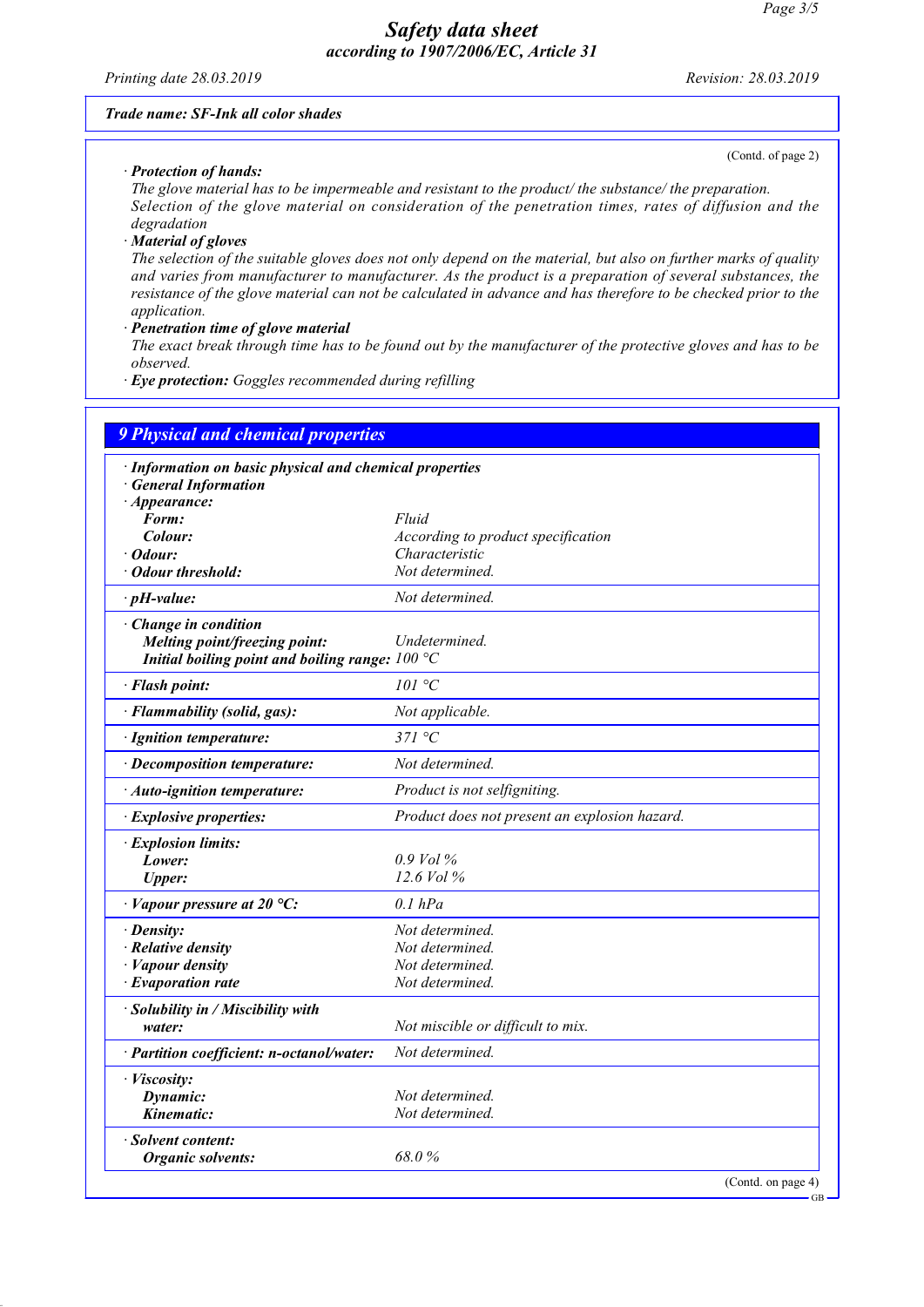Printing date 28.03.2019 **Revision: 28.03.2019** Revision: 28.03.2019

Trade name: SF-Ink all color shades

|                                                     |                                                        | (Contd. of page 3) |
|-----------------------------------------------------|--------------------------------------------------------|--------------------|
| Water:<br>$VOC$ (EC)                                | $20.0\%$<br>26.00 %                                    |                    |
| <i>Solids content:</i><br>$\cdot$ Other information | $12.0\%$<br>No further relevant information available. |                    |

# 10 Stability and reactivity

- · Reactivity No further relevant information available.
- · Chemical stability
- · Thermal decomposition / conditions to be avoided: No decomposition if used according to specifications.
- · Possibility of hazardous reactions No dangerous reactions known.
- · Conditions to avoid No further relevant information available.
- · Incompatible materials: No further relevant information available.
- · Hazardous decomposition products: No dangerous decomposition products known.

# 11 Toxicological information

· Information on toxicological effects

- · Acute toxicity Based on available data, the classification criteria are not met.
- · Primary irritant effect:
- · Skin corrosion/irritation Based on available data, the classification criteria are not met.
- · Serious eye damage/irritation Based on available data, the classification criteria are not met.
- · Respiratory or skin sensitisation Based on available data, the classification criteria are not met.
- · CMR effects (carcinogenity, mutagenicity and toxicity for reproduction)
- · Germ cell mutagenicity Based on available data, the classification criteria are not met.
- · Carcinogenicity Based on available data, the classification criteria are not met.
- · Reproductive toxicity Based on available data, the classification criteria are not met.
- $\cdot$  STOT-single exposure Based on available data, the classification criteria are not met.
- · STOT-repeated exposure Based on available data, the classification criteria are not met.
- · Aspiration hazard Based on available data, the classification criteria are not met.

### 12 Ecological information

· Toxicity

- · Aquatic toxicity: No further relevant information available.
- · Persistence and degradability No further relevant information available.
- · Behaviour in environmental systems:
- · Bioaccumulative potential No further relevant information available.
- · Mobility in soil No further relevant information available.
- · Additional ecological information:
- · General notes:

48.0

Water hazard class 2 (German Regulation) (Self-assessment): hazardous for water Do not allow product to reach ground water, water course or sewage system. Danger to drinking water if even small quantities leak into the ground.

- · Results of PBT and vPvB assessment
- · PBT: Not applicable.
- $\cdot$  **vPvB:** Not applicable.
- · Other adverse effects No further relevant information available.

(Contd. on page 5)

GB